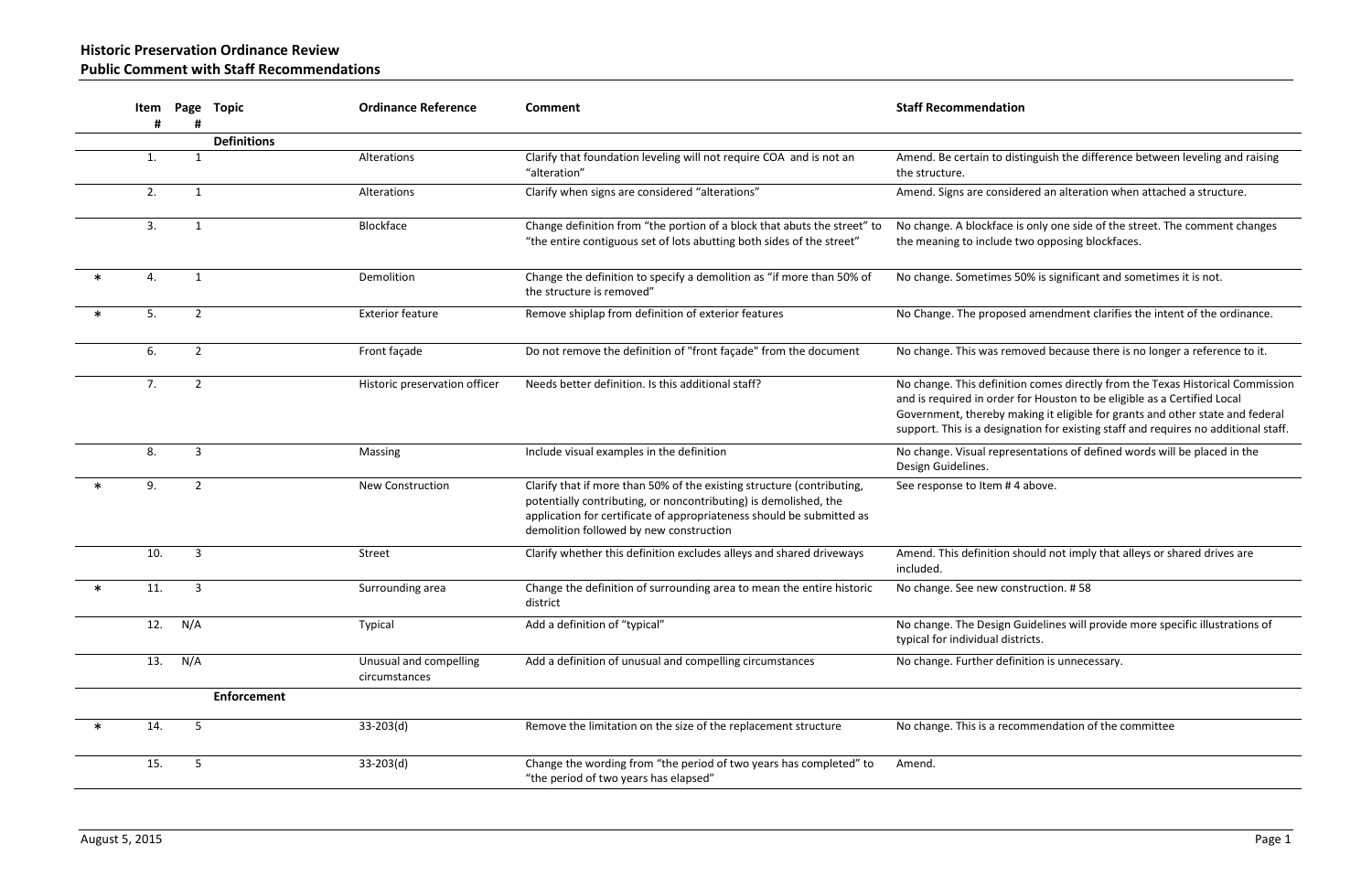18. 6 33-211(b)(6) Position 6 should represent the commercial interests in a district **Amend. Rewrite the position to require the appointee is associated with commercial interests in a historic district. Ok**

icial to the ordinance to have property owners on the

ioners will continue to be appointed for a period of two appointed at the end of the term. Removing the limit on brings the HAHC into alignment with other Houston ons. The narrowly prescribed definition of the members ers difficult.

ge encourages the public's participation in decision-

ated to fraud can be handled through other means.

f the faxed forms can be addressed outside of the

Int process appears to be working adequately. This is he code applies to other neighborhood protection public

|        | #   | #               | Item Page Topic       | <b>Ordinance Reference</b> | <b>Comment</b>                                                                                             | <b>Staff Recommendation</b>                                                                                                            |
|--------|-----|-----------------|-----------------------|----------------------------|------------------------------------------------------------------------------------------------------------|----------------------------------------------------------------------------------------------------------------------------------------|
|        |     |                 | <b>HAHC</b>           |                            |                                                                                                            |                                                                                                                                        |
|        | 16. |                 | 6 HAHC composition    | $33-211(b)(9)$             | Add a new position for a technical person (9) instead of eliminating one<br>citizen representative.        | No change. The size of the                                                                                                             |
|        | 17. | 6               |                       | $33-211$ (b)               | Add a representative from the GHBA to the HAHC                                                             | No change. Position eight                                                                                                              |
|        | 18. | 6               |                       | $33-211(b)(6)$             | Position 6 should represent the commercial interests in a district                                         | Amend. Rewrite the posi<br>commercial interests in a                                                                                   |
|        | 19. | 6               |                       | $33-211(c)$                | Eliminate the requirement that four members be owners of historic<br>buildings or residents of districts   | No change. It's beneficial<br>Commission.                                                                                              |
|        | 20. | 6               |                       | $33-212$ (b)               | Change HAHC attendance-keeping from Mayor's office to Planning<br>Director                                 | Amend.                                                                                                                                 |
| $\ast$ | 21. | $7\overline{ }$ |                       | $33-212(c)$                | Retain the requirement that an HAHC member cannot serve more than<br>3 terms                               | No change. Commissioner<br>years and must be reappo<br>the number of terms bring<br>Boards and Commissions.<br>makes finding members d |
| $\ast$ | 22. | $\overline{7}$  |                       |                            | Restrict to two terms                                                                                      | No change. See above.                                                                                                                  |
| $\ast$ | 23. | $\overline{7}$  |                       |                            | Restrict to one term for life                                                                              | No change. See above.                                                                                                                  |
| $\ast$ | 24. | $\overline{7}$  |                       |                            | Restrict any change to term limits might coincide with any term limit<br>adopted for city council          | No change. See above.                                                                                                                  |
|        |     |                 | <b>HD Designation</b> | 33-221--33-227             |                                                                                                            |                                                                                                                                        |
| $\ast$ | 25. | 10              |                       | 33-222.1                   | Leave the percentages required for initiating a district as they currently<br>are. No response means "no." | No change. This change e<br>making.                                                                                                    |
| $\ast$ | 26. | 10              |                       |                            | Change the percentage to 50% of all tracts                                                                 | <b>Discuss with Commission</b>                                                                                                         |
| $\ast$ | 27. | 10              |                       |                            | Change the numbers to a 67% threshold and 50% support                                                      | Discuss with Commission                                                                                                                |
| $\ast$ | 28. | 10              |                       |                            | Change the percentage to 60% of all tracts                                                                 | Discuss with Commission                                                                                                                |
|        | 29. | 10              |                       |                            | Assess fines to those who submit fraudulent survey forms                                                   | No change. Issues related                                                                                                              |
|        | 30. | 10              |                       | $33-222.1(e)$              | Do not allow faxed survey forms                                                                            | No change. Validity of the<br>ordinance.                                                                                               |
|        | 31. | 10              |                       | 33-222.1 (a)(5) & (f)(1)   | Change the existing process to require all owners of a tract to sign a<br>survey form                      | No change. The current p<br>consistent with how the c<br>programs.                                                                     |

| ٠<br>×<br>۰.<br>×<br>۰. | I |  |
|-------------------------|---|--|
|                         |   |  |

of the commission is adequate.

ight fits this recommendation.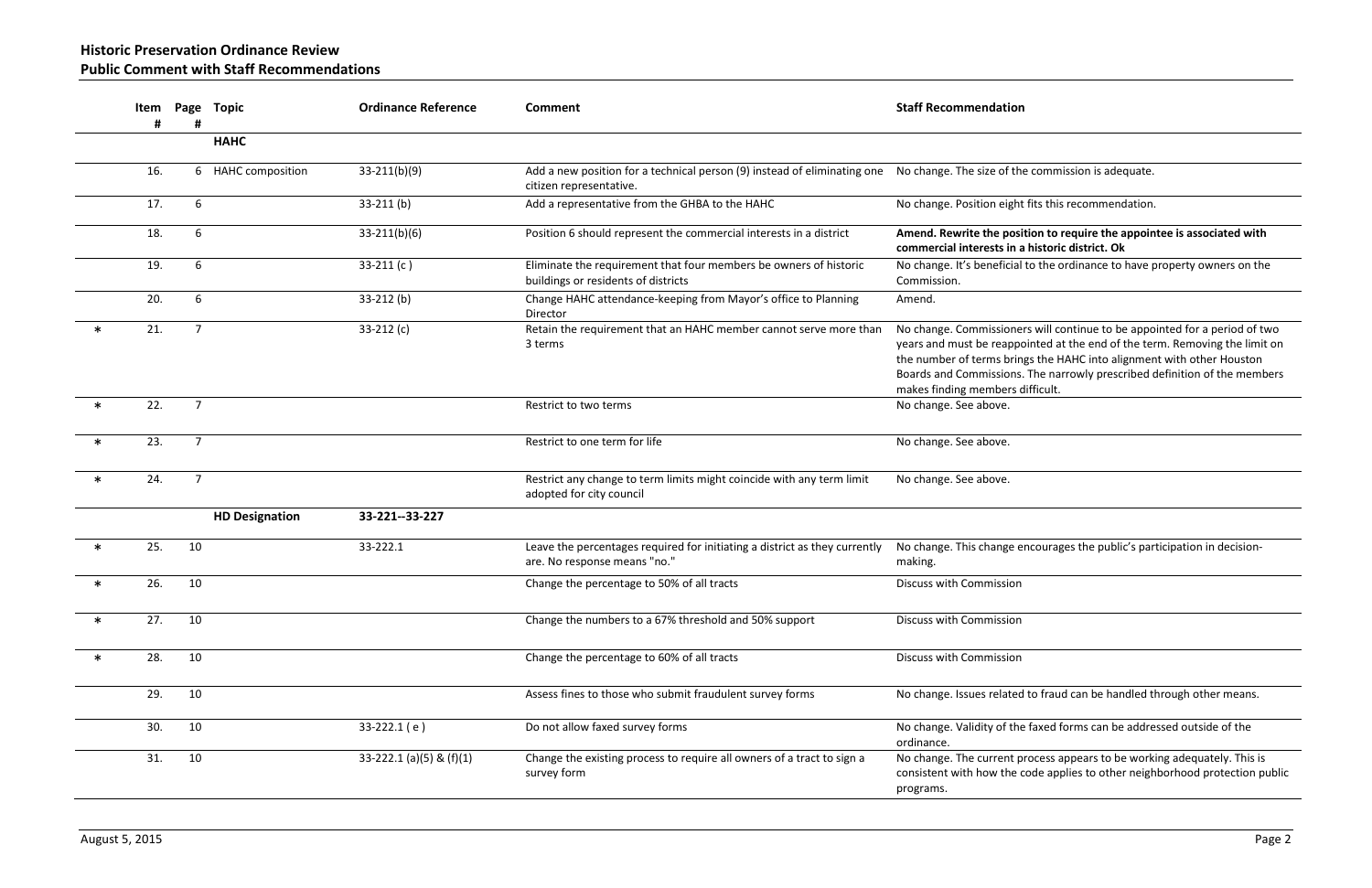cil already has this authority.

It could jeopardize the integrity of a district. Furthermore, allow for boundaries to be amended during the process

Id be left to the discretion of the HAHC, based on the e in boundaries.

this issue to ensure the ordinance is clear about who and how the cards are counted.

Isal requires the expansion of existing districts follow the ation of new districts.

icate provides certainty for property owners.

icate on nondesignation should not be allowed on nones in an existing district.

paque fences in front of the house should be regulated.

fA for painting brick and stone, but painting on stucco

a 21. 14 35. 231. 14 33. 237. Non-contributing structure. Note the demolition of a non-contributing structure

be requested with any application at the Director's

sign is not large enough to adequately inform the

ional word is not necessary because the concept is of interpretation

|        | Item     |          | Page Topic                               | <b>Ordinance Reference</b> | <b>Comment</b>                                                                                                                                                    | <b>Staff Recommendation</b>                                                    |
|--------|----------|----------|------------------------------------------|----------------------------|-------------------------------------------------------------------------------------------------------------------------------------------------------------------|--------------------------------------------------------------------------------|
|        | #<br>32. | N/A      |                                          |                            | Create a process for dissolving current historic districts                                                                                                        | No change. City Council a                                                      |
|        | 33.      | 10       |                                          |                            | Create a process to opt-out of created historic districts                                                                                                         | No change. Opting out co<br>the proposed changes allo<br>to create a district. |
|        | 34.      | $9 - 10$ |                                          | 33-222.1 (j)2              | Change "may continue the public hearing" to "shall continue the public<br>hearing" in cases where the Commission amends the boundaries.                           | No change. This should be<br>severity of the change in I                       |
| $\ast$ | 35.      | N/A      |                                          | 33-222.1 $(d)(1)$          | Count votes according to the number of originally platted lots, not<br>according to the accounts according to HCAD.                                               | The staff will examine this<br>receives survey cards and                       |
|        |          |          | <b>Amendment; Changes</b><br>in boundary | 33-227                     |                                                                                                                                                                   |                                                                                |
|        | 36.      | N/A      |                                          | $33-227(b)$                | Prohibit the enlargement of current historic districts; allow only new<br>districts                                                                               | No change. The proposal<br>same rules as the creation                          |
|        |          |          | <b>Certificate of</b><br>Nondesignation  | 33-228                     |                                                                                                                                                                   |                                                                                |
|        | 37.      | 11       |                                          |                            | Remove this section entirely.                                                                                                                                     | No change. This certificate                                                    |
|        | 38.      | N/A      |                                          | $33-228(a)$                | Retain the word "contributing" structure                                                                                                                          | No change. The certificate<br>contributing structures in                       |
|        |          |          | <b>Exemptions</b>                        | 33-237                     |                                                                                                                                                                   |                                                                                |
|        | 39.      | 14       |                                          | 33-237 (a) 4               | Make all fences exempt                                                                                                                                            | No change. Tall and opaq                                                       |
|        | 40.      | 14       |                                          |                            | Make all painting exempt, even painting on masonry                                                                                                                | Amend. Require a CofA fo<br>without a CofA.                                    |
|        | 41.      | 14       |                                          | $33-237(c)$                | Require a CofA for the demolition of non-contributing structures.                                                                                                 | No change. Requiring a Co<br>is not necessary.                                 |
|        |          |          | <b>Application materials</b>             | 33-238                     |                                                                                                                                                                   |                                                                                |
|        | 42.      | 17       |                                          |                            | Require a letter from a registered structural engineer to ensure the<br>structural integrity of the original house is maintained for alterations<br>and additions | No change. This may be re<br>discretion.                                       |
|        | 43.      | 18       | Notice requirements                      | $33-238.1$ (a)             | Remove the requirement for a large sign for an appeal, suggests a small<br>yard sign instead                                                                      | No change. The small sign<br>community                                         |
|        |          |          | <b>Alterations</b>                       | 33-241                     |                                                                                                                                                                   |                                                                                |
|        | 44.      | 18       |                                          |                            | Remove this section entirely and leave it to design guidelines                                                                                                    | No change.                                                                     |
|        | 45.      | 18       |                                          | 33-241 (a) 11              | Change "similar elements" to "similar original elements"                                                                                                          | No change. The additiona<br>handled as a matter of int                         |
|        |          |          | Administrative<br><b>Approvals</b>       | 33-241.1                   |                                                                                                                                                                   |                                                                                |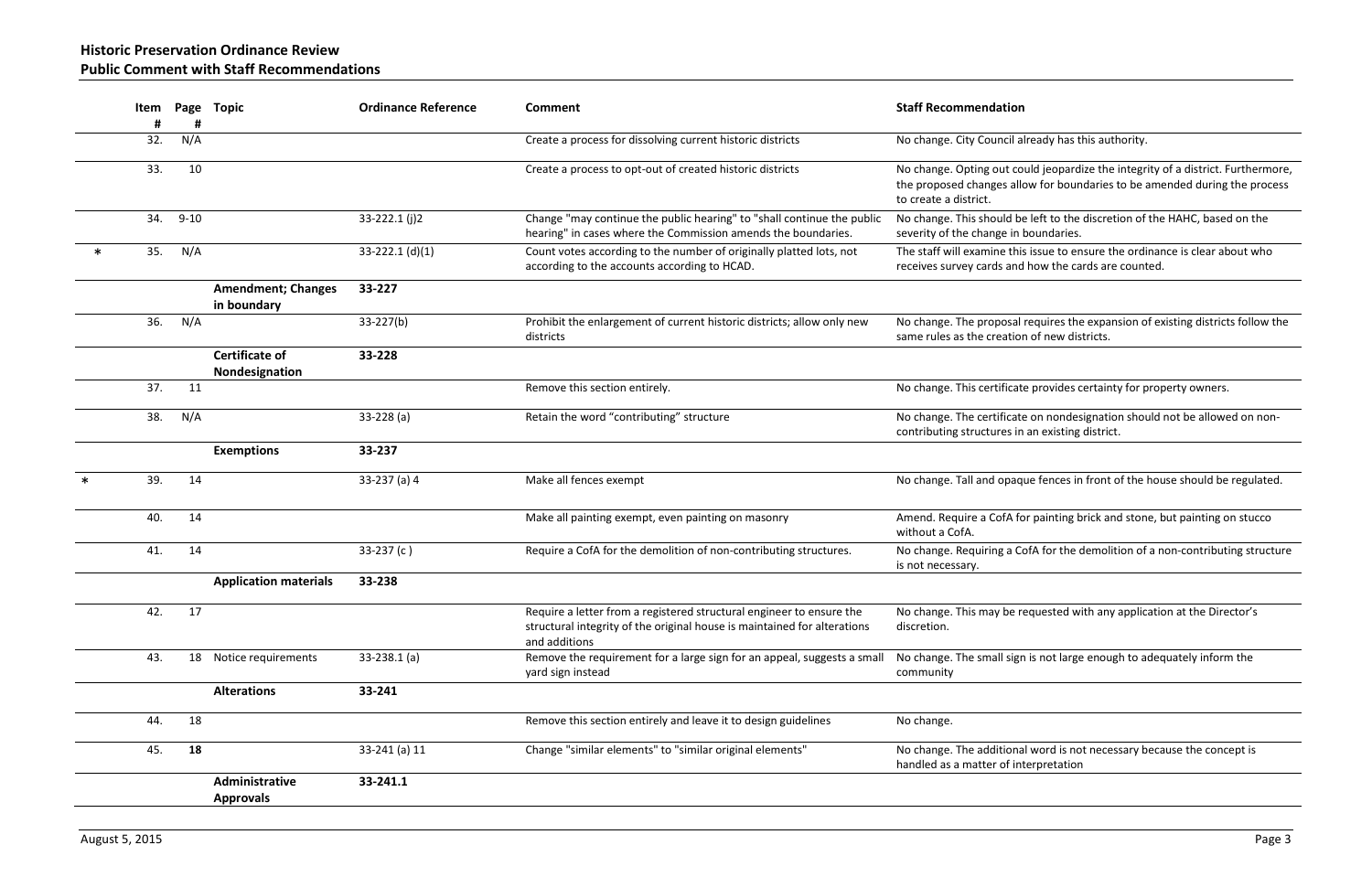**Historic Preservation Ordinance Review Public Comment with Staff Recommendations**

| Item     |         |                                                 | <b>Ordinance Reference</b> | <b>Comment</b>                                                                                                                                                                                                                                                                                                                                                                                | <b>Staff Recommendation</b>                              |
|----------|---------|-------------------------------------------------|----------------------------|-----------------------------------------------------------------------------------------------------------------------------------------------------------------------------------------------------------------------------------------------------------------------------------------------------------------------------------------------------------------------------------------------|----------------------------------------------------------|
| #<br>46. | #<br>19 |                                                 |                            | Remove mandatory approvals entirely                                                                                                                                                                                                                                                                                                                                                           | No change. Mandatory ap                                  |
| 47.      | 21      |                                                 | $33-241.1$ (a) 3           | Require a letter from a registered structural engineer to ensure the<br>structural integrity of the original house is maintained for alterations                                                                                                                                                                                                                                              | circumstances<br>Amend. See item # XX Red<br>structures. |
| 48.      | 21      | Alterations to<br>Noncontributing<br>structures | 33-241.1 (b)               | Remove all restrictions on noncontributing structures                                                                                                                                                                                                                                                                                                                                         | No change. Reviewing alte<br>for the character of the di |
| 49.      | 21      |                                                 | 33-241.1 (b) 1             | Add the following language: "provided the structure outline, roof<br>shape, window location, or overall characteristics lend the structure to<br>having once been a contributing structure."                                                                                                                                                                                                  | No change. This suggestic                                |
| 50.      | 22      |                                                 | 33-241.1 (b) 2             | Add language: "For structures that are unlike those found in the design<br>guidelines for their respective historic district, are of a design unto<br>themselves, and have long been considered and accepted and worthy<br>structure in the district, the proposed activity must match the<br>architectural features, materials, and character of the existing<br>noncontributing structure." | No change. This is covere                                |
| 51.      | 23      |                                                 | 33-241.1 (b) 3a            | Change "similar elements" to "similar original elements"                                                                                                                                                                                                                                                                                                                                      | No change. See item #45                                  |
| 52.      | 23      | <b>Other Administrative</b><br>approvals        | 33-241.1 (c) 1             | Proposes to include the word "contributing": Removal of an<br>inappropriate window or door element that was not original to the<br>contributing structure and replacement with a window or door<br>element                                                                                                                                                                                    | Amend. The current prop<br>clearer.                      |
| 53.      | 23      |                                                 | 33-241.1 $(c)$             | Remove the following items from the list: free-standing structures,<br>satellite dishes and antennae                                                                                                                                                                                                                                                                                          | Discuss w/Commission                                     |
| 54.      | 23      |                                                 | 33-241.1 $(c)$             | Change skylights to "low profile skylights"                                                                                                                                                                                                                                                                                                                                                   | Amend.                                                   |
| 55.      | 24      |                                                 | 33-241.1 $(c)$             | Add working shutters to the list of items that can be added with<br>administrative approval                                                                                                                                                                                                                                                                                                   | Amend.                                                   |
| 56.      | 24      |                                                 | 33-241.1 (c) 4             | Make the removal of these items exempt from a CofA                                                                                                                                                                                                                                                                                                                                            | Discuss w/ Commission                                    |
| 57.      | 24      |                                                 |                            | Remove "minor changes to CofA" from the administrative approvals list No change. This is a neces                                                                                                                                                                                                                                                                                              |                                                          |
|          |         | <b>New Construction</b>                         | 33-242                     |                                                                                                                                                                                                                                                                                                                                                                                               |                                                          |
| 58.      | 24      |                                                 | 33-242(a)1, 3, and 4       | Change "surrounding area" to "entire historic district"                                                                                                                                                                                                                                                                                                                                       | No change. Surrounding a<br>within its context.          |
|          |         |                                                 | Page Topic                 |                                                                                                                                                                                                                                                                                                                                                                                               | and additions                                            |

ry approvals provide certainty under certain

 $X$  Require such a letter for alterations on top of existing

g alterations to non-contributing structures is important he district as a whole.

estion creates an earlier appearance.

vered in the currently proposed language.

proposal implies this, but adding the word makes it

ecessary slip to streamline the process.

ing area allows the Commission to review an application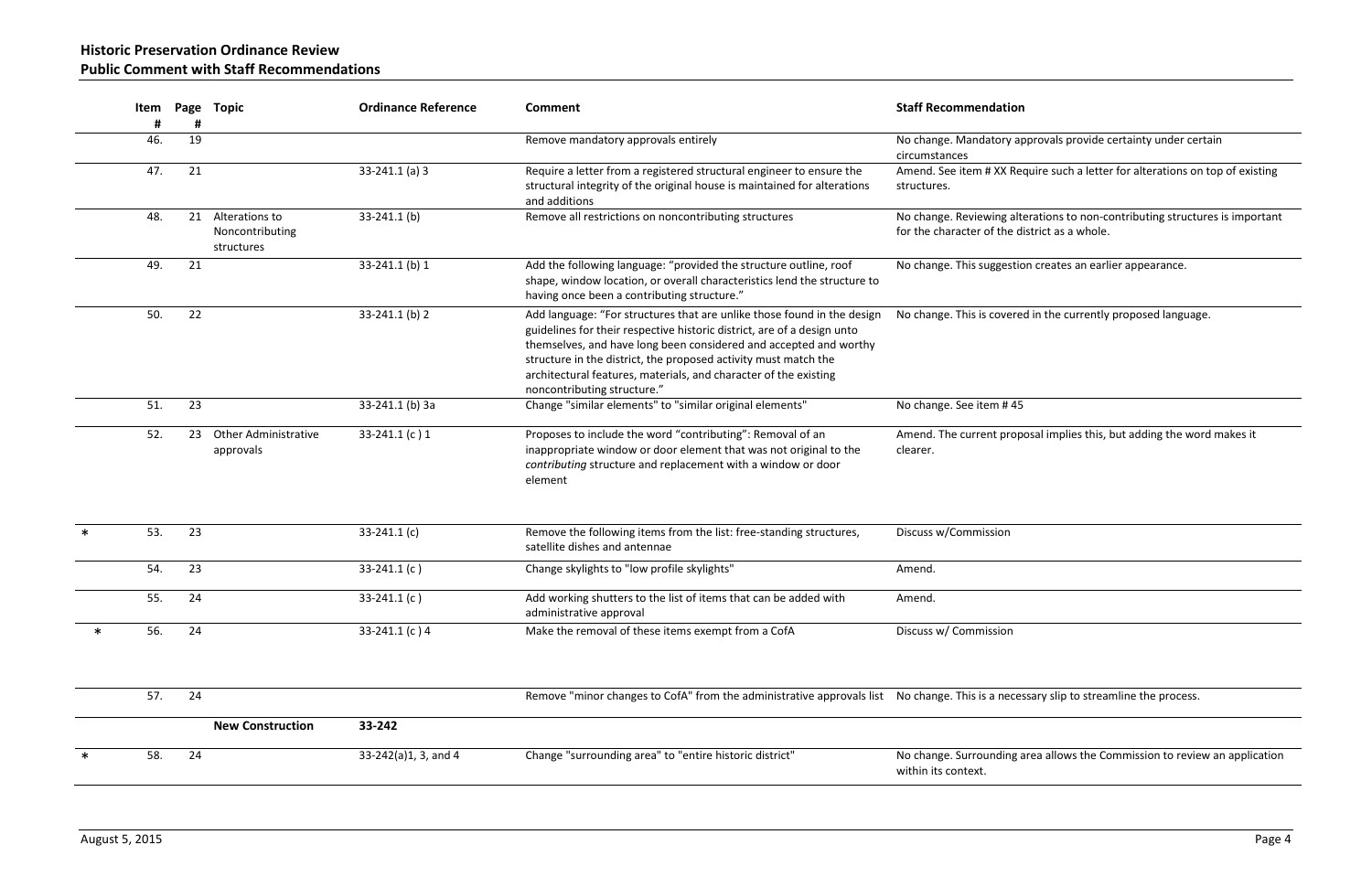# **Historic Preservation Ordinance Review Public Comment with Staff Recommendations**

ia is needed to determine compatibility

Int criteria already address this. Moving a structure on its pt the character of the district in the same way as moving

structure from its historic placement may change the ric district and should not be done without a compelling

the demolition criteria.

) allows the building official to demolish any structure that in imminent danger to the health, life or safety of any btaining a CofA.

some Planning Commission members allows for balanced

option B allows for a more focused appeals body

ys is necessary to encourage the owner pursue ition

naximum days to 45 clarify that an appeal for demolition to 90 days after the HAHC decision.

|        | Item     |             | Page Topic                                            | <b>Ordinance Reference</b> | <b>Comment</b>                                                                                                                                                                                  | <b>Staff Recommendation</b>                                                           |
|--------|----------|-------------|-------------------------------------------------------|----------------------------|-------------------------------------------------------------------------------------------------------------------------------------------------------------------------------------------------|---------------------------------------------------------------------------------------|
| $\ast$ | #<br>59. | #<br>24     |                                                       | $33 - 242(a)2$             | Change "historic district" to "surrounding area" to be consistent with<br>all criteria                                                                                                          | Discuss w/commission                                                                  |
|        | 60.      | 25          |                                                       |                            | Remove this section from the ordinance and leave it to design<br>guidelines                                                                                                                     | No change. The criteria is                                                            |
| $\ast$ | 61.      | 26          |                                                       | $33-242(a) 4$              | Prohibit the construction of 2-story structures on blocks that are<br>primarily (exclusively) 1-story                                                                                           | No change.                                                                            |
| $\ast$ | 62.      | 26          |                                                       | $33 - 242$ (a) 5           | Allow the construction of 2-story structures in a district that is<br>exclusively 1-story                                                                                                       | No change.                                                                            |
|        |          |             | Relocation                                            | 33-243                     |                                                                                                                                                                                                 |                                                                                       |
| $\ast$ | 63.      | 26          |                                                       |                            | Develop new criteria to specifically address moving house on the same<br>lot                                                                                                                    | No change. The current cr<br>current lot may disrupt th<br>it to a different lot.     |
|        | 64.      | 26          |                                                       |                            | Remove the requirement that an applicant prove compelling<br>circumstances. It creates additional requirements and confusion.                                                                   | No change. Moving a stru<br>character of the historic d<br>reason.                    |
|        |          |             | <b>Demolition</b>                                     | 33-247                     |                                                                                                                                                                                                 |                                                                                       |
|        | 65.      | 28          |                                                       |                            | Allow an applicant to prove unusual and compelling circumstances in<br>order to demolish a contributing structure. Only allowing the<br>demolition through reclassification will take too long. | Amend. Leave this in the                                                              |
|        |          |             | <b>Emergency</b><br><b>Action/Dangerous</b><br>Bldgs. | 33-251                     |                                                                                                                                                                                                 |                                                                                       |
|        | 66.      | 30          |                                                       | $33-251$ ((a)              | Delete "article IX" as it has been deleted elsewhere                                                                                                                                            | No change.                                                                            |
|        | 67.      | $30-$<br>31 |                                                       | $33-251$ (b)               | Remove the requirement that a CofA be obtained in order to demolish<br>an unsafe building                                                                                                       | No change. 33-251(a) allo<br>is determined to be in imi<br>person without first obtai |
|        |          |             | <b>Appeals</b>                                        | 33-253                     |                                                                                                                                                                                                 |                                                                                       |
| $\ast$ | 68.      | 32          |                                                       |                            | Select option B with changes: only ex-HAHC members should be<br>appointed                                                                                                                       | No change. Allowing som<br>perspectives                                               |
| ∗      | 69.      | 31          |                                                       |                            | Leave the process as is                                                                                                                                                                         | No change. Choosing opti                                                              |
| $\ast$ | 70.      | 31          |                                                       | 33-253 (a) (option A)      | Reduce appeal time-frames or pay owner's costs                                                                                                                                                  | No change. Ninety days is<br>alternatives to demolition                               |
| $\ast$ | 71.      | 32          |                                                       | 33-253 (c) (option B)      | Change 60 days to 30 days                                                                                                                                                                       | Amend. Reduce the maxir<br>may not be filed prior to 9                                |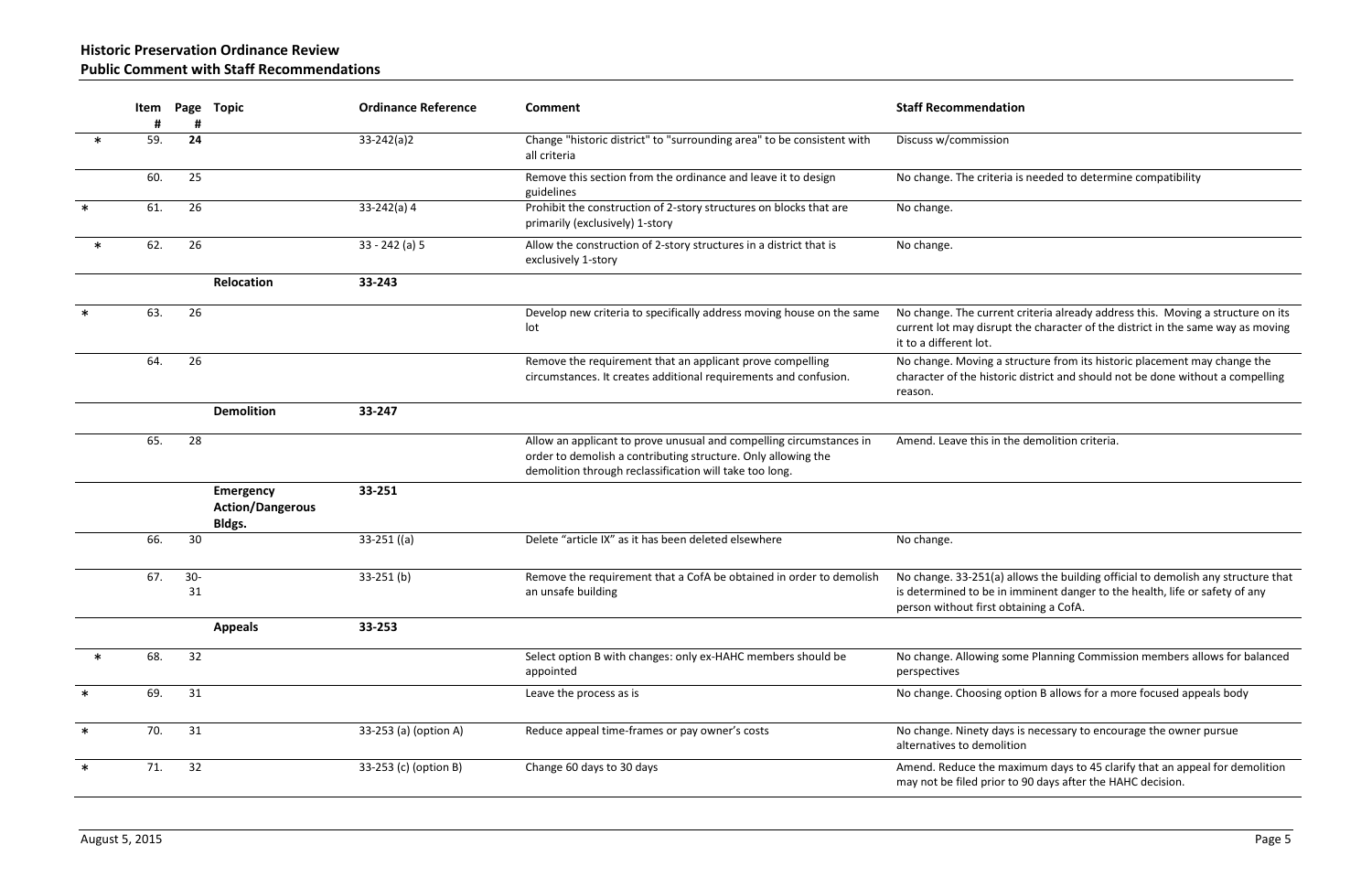als process provides an applicant the opportunity for an

is to support Option B. Choosing option B allows for a i body

comply with the requirements of this section violates the olation of this ordinance is subject to enforcement under fines)

roposal implies this, but adding the word makes it

ods required to secure a building is already identified in

ermit expiration dates vary and it is difficult to align the

ance should be clear that as long as the building permit is two-year life of the CofA, the expiration of the CofA is

ess should include significant public engagement and ke that long to complete.

nake the process much longer and delay the completion

that some districts might need only one public meeting. ill make the process much longer and delay the arily

no guidelines that were developed by the public and

at if there is a conflict between the guidelines and the restrictive controls.

age is now spelled out in section a and b.

|        | Item     |         | Page Topic                   | <b>Ordinance Reference</b> | Comment                                                                                                                                                                                                                           | <b>Staff Recommendation</b>                                                            |
|--------|----------|---------|------------------------------|----------------------------|-----------------------------------------------------------------------------------------------------------------------------------------------------------------------------------------------------------------------------------|----------------------------------------------------------------------------------------|
| $\ast$ | #<br>72. | #<br>31 |                              |                            | Remove appeals process                                                                                                                                                                                                            | No change. The appeals p<br>additional review.                                         |
| $\ast$ | 73.      | 31      |                              |                            | Select Option A                                                                                                                                                                                                                   | Staff recommendation is t<br>more focused appeals boo                                  |
|        |          |         | <b>Demolition by Neglect</b> | 33-254                     |                                                                                                                                                                                                                                   |                                                                                        |
|        | 74.      | 33      |                              |                            | Assess daily penalties                                                                                                                                                                                                            | No change. Failure to com<br>ordinance and any violatio<br>33-203 (this includes fines |
|        | 75.      | 33      |                              |                            | Make sure that this applies to occupied structures as well as vacant<br>ones.                                                                                                                                                     | Amend. The current prop<br>clearer.                                                    |
|        | 76.      | 33      |                              |                            | Require the structure be secured with fencing and bars on windows.                                                                                                                                                                | No change. The methods<br>City Code.                                                   |
|        |          | 33      | Validity/Expiration          | 33-255                     |                                                                                                                                                                                                                                   |                                                                                        |
|        | 77.      | 33      |                              |                            | The length of time that a CofA is effective should be tied to building<br>permits                                                                                                                                                 | No change. Building perm<br>two.                                                       |
|        | 78.      | 33      |                              |                            | Make CofAs valid for one year with an option to extend an additional<br>year                                                                                                                                                      | No change. The ordinance<br>applied for within the two<br>not an issue.                |
|        |          |         | <b>Design Guidelines</b>     | 33-266--33-268             |                                                                                                                                                                                                                                   |                                                                                        |
|        | 79.      | 34      |                              | $33-266$ (a)               | Change the amount of time the Department has to complete the<br>Guidelines from one year to six months                                                                                                                            | No change. This process s<br>some districts may take th                                |
|        | 80.      | 34      | Notice requirements          | 33-266 (b) 2               | Require 30-day notice for meetings instead of 15.                                                                                                                                                                                 | No change. This will make<br>unnecessarily                                             |
|        | 81.      | 34      |                              |                            | Require 3 public meetings instead of "one or more"                                                                                                                                                                                | No change. It is likely that<br>and requiring more will m<br>completion unnecessarily  |
|        | 82.      | 34      | Content requirements         | 33-267                     | Amend to allow use of the previous guidelines in the interim of<br>adoption of new guidelines. Design criteria revert to what was in place<br>at the time of the last change in 2010 until new can be created and<br>established. | No change. There are no<br>approved by council.                                        |
| $\ast$ | 83.      | 34      |                              | $33-267$ (b)               | Check Sections 33-240 and 33-267 (b) to remove inconsistencies and<br>conflicts. In the event of conflicts between the ordinance and the<br>design guidelines, the more restrictive should control (33-240)                       | Amend to be clear that if<br>ordinance, the more restr                                 |
|        | 84.      | N/A     | Amendments                   | 33-268 $(c)$               | Restore struck portion of 33-268 (c)                                                                                                                                                                                              | No change. This language                                                               |
|        |          |         | <b>Tax incentives</b>        | Ch. 44                     |                                                                                                                                                                                                                                   |                                                                                        |